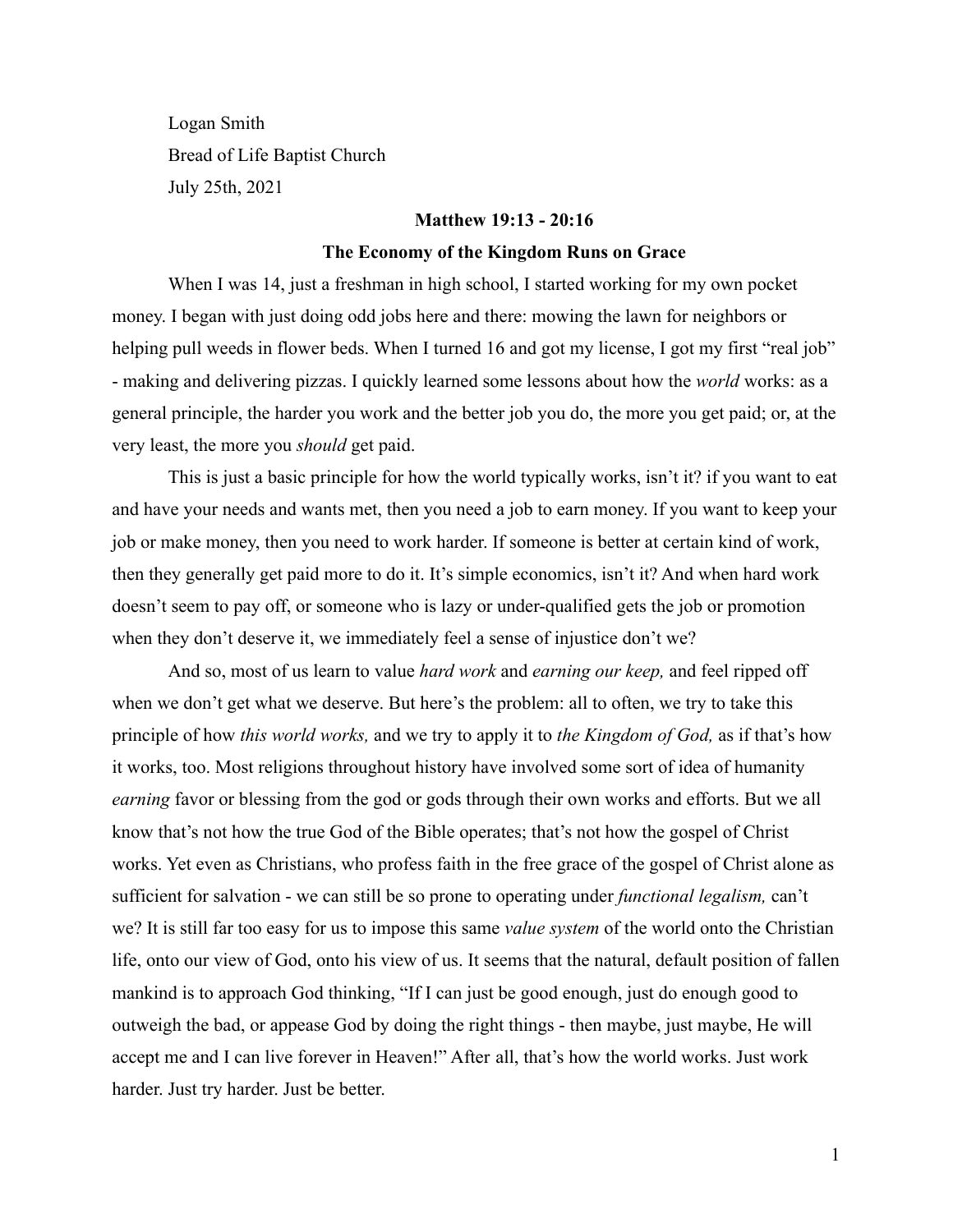But praise be to God that's not how His Kingdom works. **The economy of GOd's Kingdom runs on the** *counter--intuitive principle of grace!* In this passage, *Matthew 19:13 - 20:16,* Jesus confronts the "works-based" approach to righteousness and shows us that there is absolutely no hope for us down that road. But then, he shows us the road of the gospel: the road to heaven and eternal life will not be found in our own efforts, but child-like faith and dependance on Christ; not in our own perfection, but the perfection of Jesus; not in getting what we deserve or earn, but in God lavishing the glorious riches of His grace upon us who believe in Christ Jesus!

So let's look at these glorious truths of the gospel this morning.

## Point number 1...

#### **I. We must have child-like faith to enter the kingdom of heaven (19:13-15)**

In verse 13, a new scene begins: "Then children were brought to him that he might lay his hands on them and pray." As Jesus and his disciples continued on their way towards Jerusalem, entering new areas and doing ministry, parents were bringing their children to Jesus, for him to bless them, to lay hands on them and pray for them. But Jesus's disciples were offended by this and tried to stop them, so that they "rebuked the people." When we hear this, we're probably immediately offended by this (and for good reason); we're appalled by the idea that these disciples, who have been hanging around Jesus for so long and left everything to follow him, could be so haughty as to stop parents from bringing their children to Jesus. In that time period and culture, children were seen as the lowest in society. They were seen as helpless, needy, and desperately dependant upon others for their welfare. Since they couldn't bring anything to the table, so to speak, from their own efforts and labor, they had a lower social status, until they were old enough to contribute to society themselves.

And so, the disciples probably thought that Jesus, being the all-important Messiah on a divine mission, should not have his time wasted by helpless, insignificant children. But they were dead-wrong in their reasoning; once again, they missed the point. So Jesus, in turn, rebukes his disciples, in v.14-15: "" Let the little children come to me and do not hinder them, for to such belongs the kingdom of heaven.'And he laid hands on them and went away."

Now, before I say what Jesus *does* mean hear, we first need to note what he's *not* saying. He's not saying that all children in all the world, automatically, are part of GOd's Kingdom -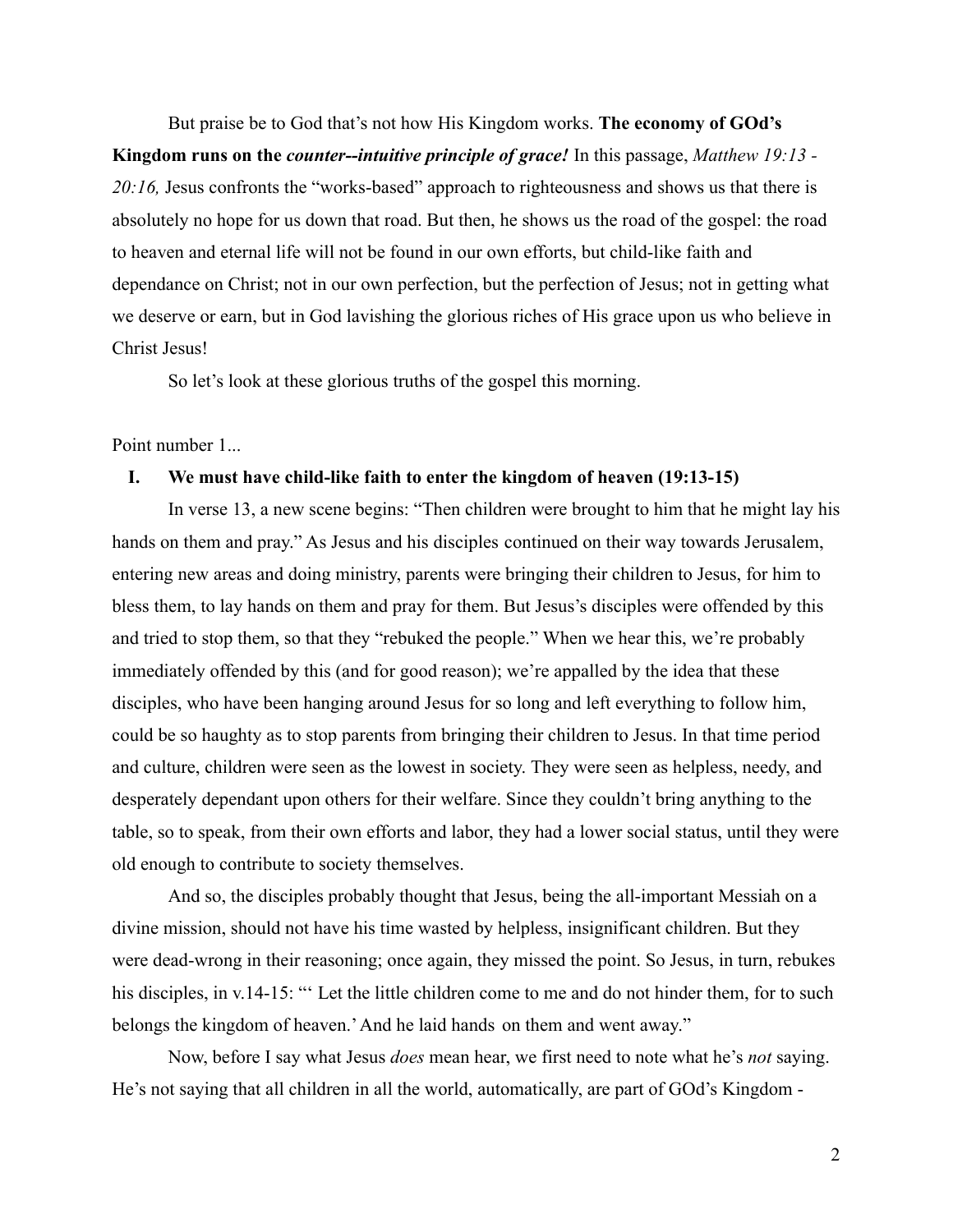after all, we've already seen over and over again that to be *part of CHrist's kingdom* is to be a Christian, to be saved. So he's not saying that all children are automatically Christians, and then somehow loose their salvation at some unknown age and then have to be saved again. Nor is he saying that only children can be saved or become Christians and adults cannot. That's obviously not what he's saying; that completely goes against the rest of the Bible and the gospel of Christ.

So what *is* he saying, then? He's saying that if anyone wants to be part of the Kingdom of God - in order for anyone to become a Christian and be saved, even as adults - then we must become first *become like little children.*

THe disciples didn't think the children should be brought to Jesus because they didn't think that such weak, helpless, and needy children could contribute anything of value to the Kingdom. But this is exactly where they missed the point: Jesus doesn't let us into His kingdom based on how *valuable* our works, efforts, and contribution might be; in fact, it's not based on our works or contributions at all! Jesus isn't sitting around saying, "Oh, look at him, he's so intelligent! He's such a charismatic leader and able teacher! He would be of such great value to my kingdom! I'll let him come to me." Or "Look at her; she's so sweet, kind, and loving - of course I'll let her come to me!" Nor is he sitting around saying, "Not him, not her; they would never be of use to me." Jesus is waiting around for us to prove ourselves good enough - because that would never happen. GOd doesn't need us; we have absolutely *nothing* to contribute to GOd or His Kingdom. We could never be worthy of Jesus's time! We can never earn God's favor or blessing.

So who can be saved, then? Who does Jesus let come to him? Who does he let join His kingdom and be saved? *All who come to him with childlike faith; all who come to him knowing just how truly weak, desperately needy, and utterly dependant we are upon Jesus CHrist's grace!* A young child cannot take care of themself, nor do we expect them to! I don't expect my children to already know everything; in fact, I want them to learn humility and acknowledge how *little* they know, and trust us to teach them! I don't expect my young children to be able to take care of themselves, meet their own needs, work a job, or pay rent and contribute to our family income. That would be absurd to expect that of a toddler or 3 year old, wouldn't it? Instead, I expect them - I *want* them - to know that, as helpless, needy, and dependant as they are, they can *always* depend on their parents to love, provide for, and take of them. I want my children to come to me in complete *neediness, helplessness, and weakness!*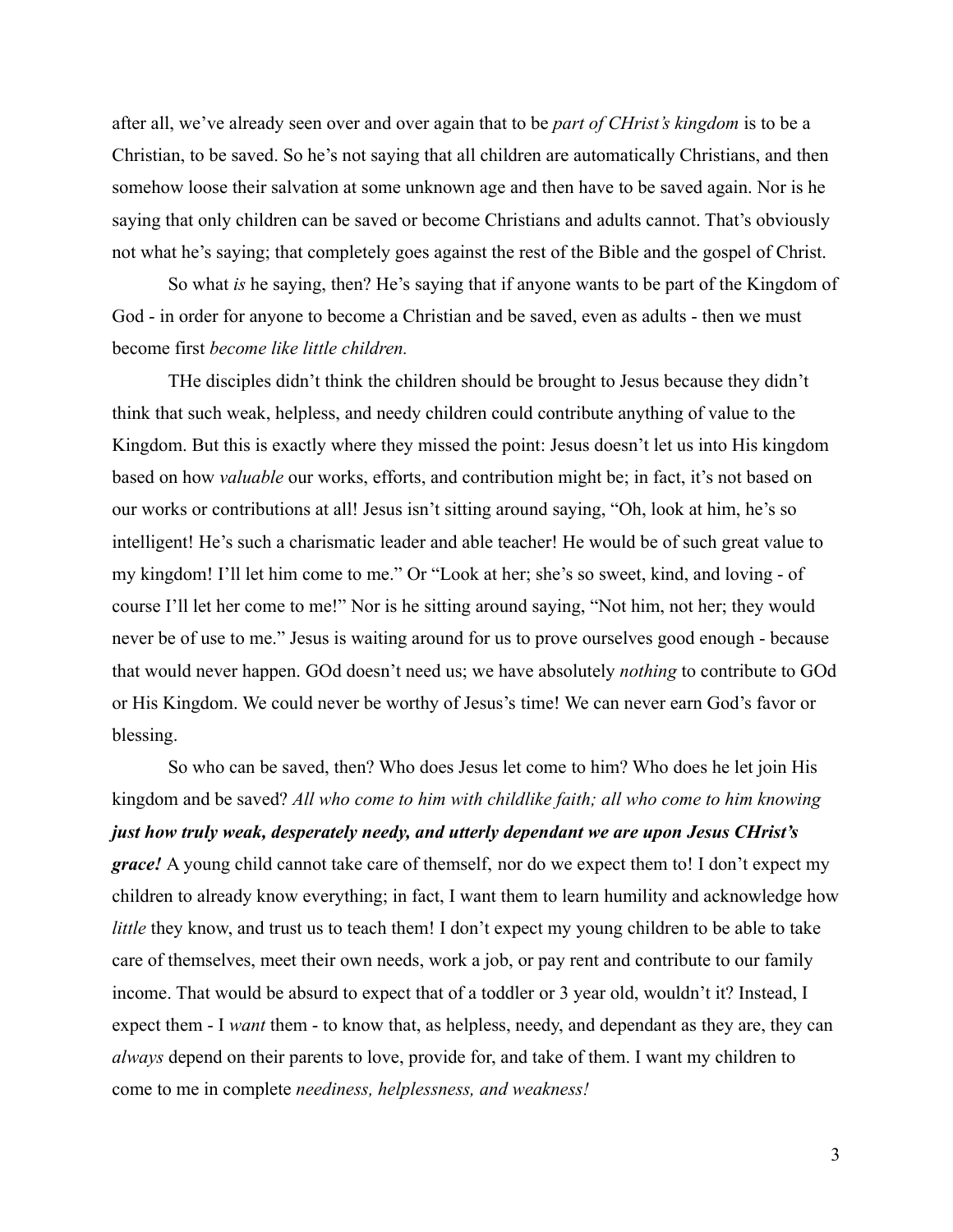And that's the only way it works with us and our heavenly Father, too. The only way to come to Jesus, to enter His Kingdom, to become and CHristian and be saved, is to acknowledge your own *desperate, needy helplessness,* and to run to Jesus by *desperately clinging to Him, trusting and depending upon him with childlike faith;* trusting him, just like a child trusting his father, to do *everything necessary* to forgive, redeem, justify, and save us - not because of anything we can do or have to offer, but simply because of His glorious grace! After all, this is the gospel of Christ: that Jesus came to save undeserving sinners.

Children, the weak, needy, and helpless of society are a gracious picture to us, a gift from GOd, showing us what *we* are truly like: weak, helpless, and desperately needy, utterly dependant upon God, our Heavenly Father. True, saving faith must begin with that realization; it must be *childlike.*

And there is no salvation outside of childlike trust and dependance on CHrist, because, as we see in our next point...

### **II. We cannot earn our way into the kingdom of Heaven (19:16-30)**

The scene transitions again in verse 16: a rich young man comes up to Jesus, asking, "Teacher, what good deed must I do to have eternal life?"

The rich young ruler seems to be "perfect" from a worldly perspective - a wealthy, powerful young man with a seemingly virtuous life and desire to be good and God-fearing. From a Jewish perspective at the time, everyone would have assumed that he was *blessed by God,* or else he would not have prospered as he did - they would look at this man and most likely think: "if anyone would be saved, of course it would be someone like *him!"*

But Jesus turns such assumptions upside down. He responds in verse 17: "Why do you ask me about what is good? THere is only one who is good. If you would enter life, keep the commandments." In other words, he immediately challenges the young man's assumptions about what it means to *"be good"* and about what it takes to *"have eternal life."* This young man is working under belief that if he can just be good enough, then he can enter into eternal life - what we would refer to as *salvation,* living forever in Heaven, with the Lord. Now, in ones sense, he he is right in assuming that if someone were to *earn* eternal life, it would come through being *good enough,* since GOd is good. But Jesus is pointing out here that he *gravely* misunderstands what it means to "be good." He sorely underestimates *just how good* someone has to be in order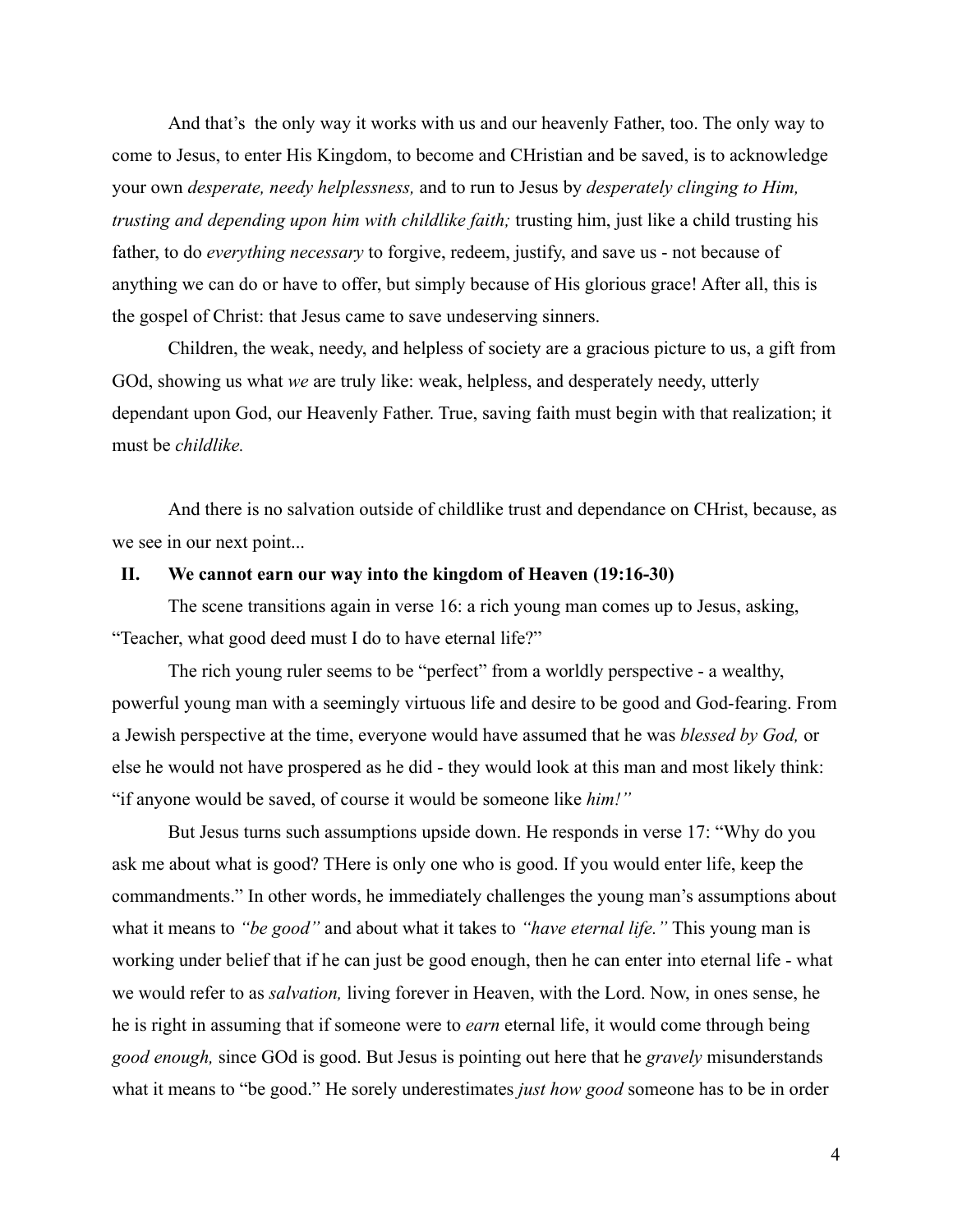to be *good enough* to have eternal life. Jesus reminds him: "There is only one who is good." And it is no man, no mere human being - it is God Himself. *Only GOd is good.* God is the standard of what it means to "be good enough" - and that standard is no less than *perfection,* the very righteousness that the holiness and justice of God demands. Jesus drove this point home in Matthew chapter 7, in the Sermon on the Mount: God requires no less than *moral perfection.*

So Jesus says, if you would enter life - that is, if you would *earn it,* by your own efforts - "keep the commandments." Jesus is not telling him it is possible for him to do so - he's simply playing out the young man's logic, to help him see just how impossible it is for him to do so. The young man replies, in verse 18: "'Which ones?'And Jesus said, 'You shall not murder, You shall not commit adultery, You shall not steal, You shall not bear false witness, Honor your father and mother, and You shall love your neighbor as yourself" (19:18-19). All of these commandments, except for the last one, come from the Ten Commandments of the Old Testament Law of Moses, given to Israel in Exodus 20. Interestingly, Jesus does not quote the entire Ten Commandments he just quotes 5 of them. And these five commandments, plus the tenth commandment, "Do not covet," deal with relationships between people - between man and man, neighbor to neighbor. In fact, the very heart and purpose of these commandments is summed up with the last common that Jesus quotes, from Lev. 19:18, "Love your neighbor as yourself."

The young man replies in verse 20, "All these I have kept. What do I still lack?" No doubt, this rich, young ruler lived a very good, pious life; no doubt he was seen as a good man, was well-intentioned, and had done many good things. It is very conceivable that he had, in fact, kept the "outward" demands of these commands: that he had never cheated on his wife, never murdered someone, never stolen anything, never lied or falsely testified in legal matters, and had not dishonored his parents. It is entirely possible for someone to keep such commandments. IN fact, if we take those commandments at face value - don't murder, don't steal, don't commit adultery, don't bear false witness, and honor your father and mother - well, I've never technically broken those commandments either! But if I think that means I'm without sin, or as if I've always upheld those commands in my heart and all that they imply, then I would be *dead-wrong.* You see, if we just take the commandments at face value, without getting to the *heart of the matter,* the very purpose of these commandments in the first place, then we've missed the point entirely.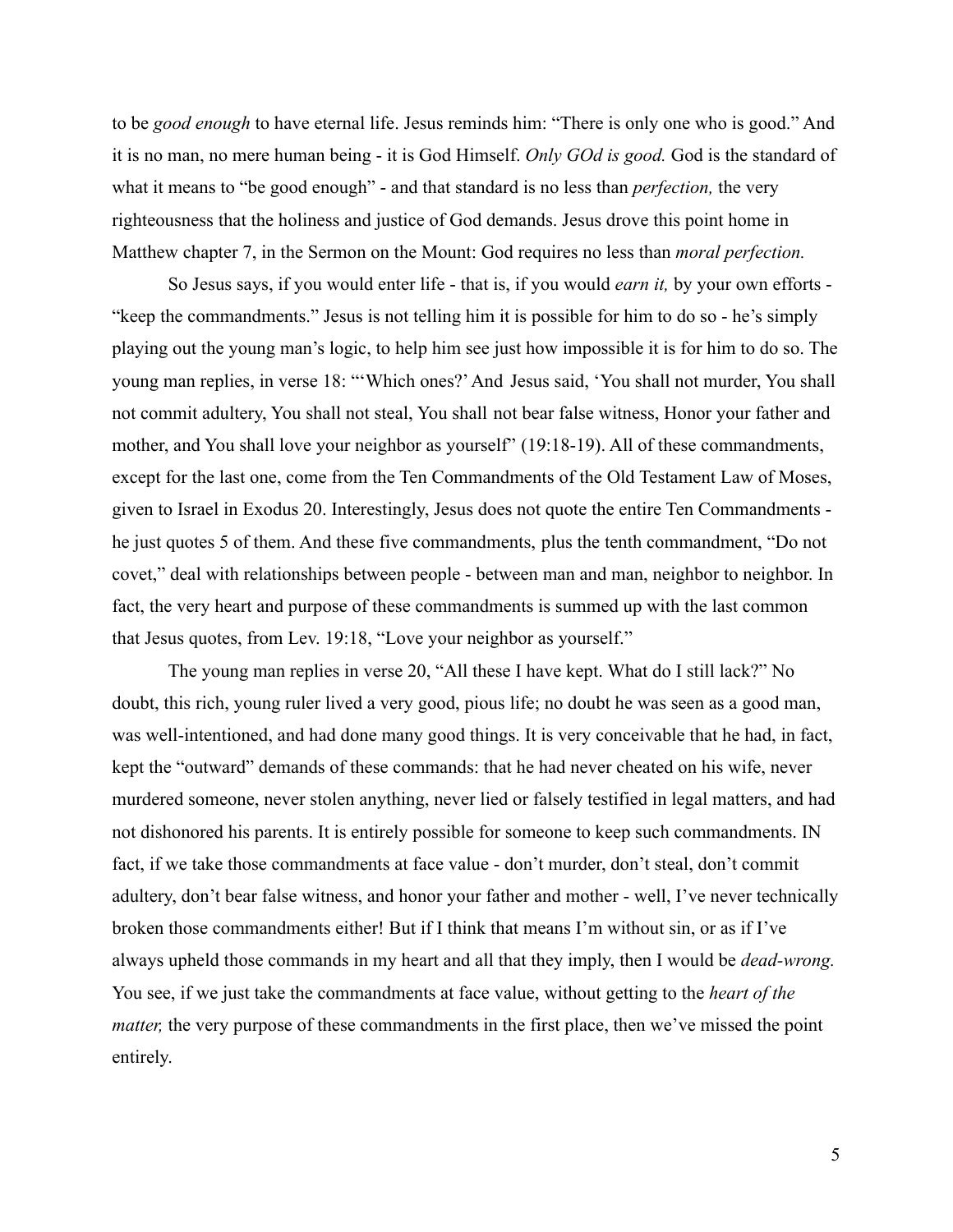While he has kept the "outward" elements of the Law, Jesus has already told us, in the Sermon ont he Mount (Matt. 5-7) that the whole point of the Law shows us our inability to be *perfect.* Again, as Jesus just reminded the young man, "There is only one who is good." GOd alone is good, and he sets the standard. God alone is perfectly good, holy, and righteous. The Sermon on the Mount showed us that if we have committed sins in our hearts, than we are just as guilty as if we had committed the sin outwardly; if we harbor the sinful desires of lust, hatred, jealousy, and greed in our hearts than we have already disobeyed the commands against adultery, murder, covetousness, and idolatry. While he has not broken these commandments in an "outward" since, he has almost assuredly broken them in his heart - just as we *all* have.

Jesus drives the point home by taking it in a slightly different direction: in verses 21-22, "Jesus said to him, 'If you would be perfect, go, sell what you possess and give to the poor, and you will have treasure in heaven; and come, follow me.' When the young man hear this he went away sorrowful, for he had many possessions."

The point is not that the young man really would be perfect and sinless if he did this one good thing; nor is the point that we're all required to sell everything we have in order to truly obey CHrist and love our neighbor.

THe point is this: Jesus is after this young man's heart, and he's showing him the *idols* of his heart. The young man is outwardly blameless in his conduct; but he's not blameless in his heart. Jesus is showing him how much he lacks by probing deeper: loving his neighbor goes far beyond simply *not killing them, not cheating on his wife,* or *not lying in court!* Loving our neighbor imposes upon *all of our life* because it is a fundamental orientation of our heart! The young man claims he loves his neighbor as himself; he claims he has upheld all of these commands. But Jesus reveals the contents of this man's heart: *he loves his riches, his money and possessions,* more than he loves *other people.*

But I think Jesus is revealing something else, too: he's revealing that the man is also guilty of breaking the first two commandments, dealing with "loving GOd with all your heart" he is guilty of *idolatry.* Jesus is revealing the idols of his heart - this young man *loves his riches, money, and possessions more than He loves God.* After all, Jesus didn't just tell him to sell everything he had - he said to then "Come, follow me." Jesus is God, and He will be first in our heart. THe only road to eternal life is to *follow him.*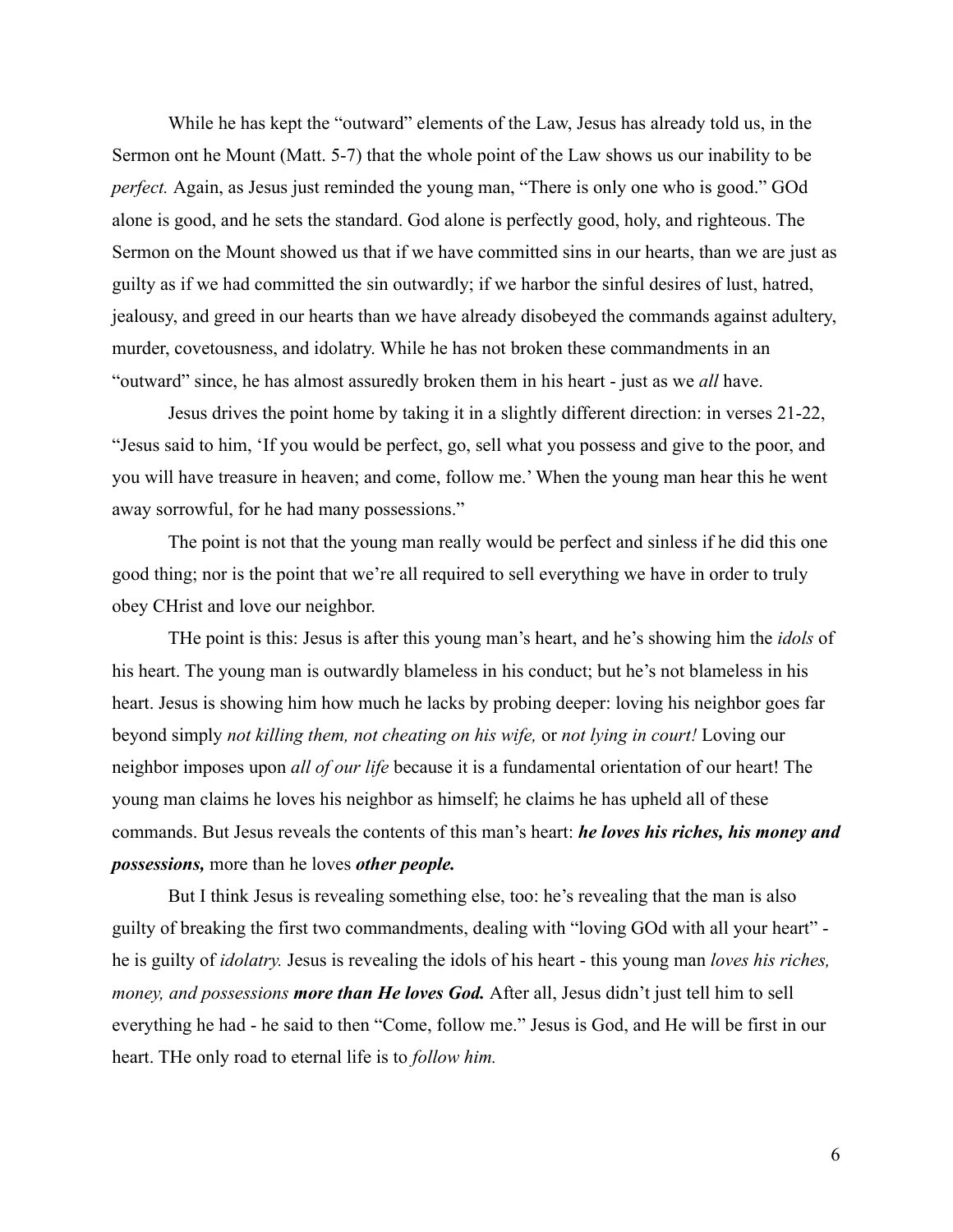But the young man went away "sorrowful," because he loved his idols, his money and possessions, more than GOd, more than Jesus. In verses 23-24, Jesus says it is very difficult for a rich person to be saved, even as impossible as a camel - or a horse, for our context - to enter through the small hole in a sewing needle - a feat that is utterly impossible! THe disciples are dismayed, saying, "WHo then can be saved?" (v.25). Again, if this young, wealthy, powerful man, who is pious and seems so blessed by God - if he can't be saved, who can? And that's just the point: *no one can be saved by their own efforts or good works.* Not a single person on the face of this earth can be good enough to be saved and have eternal life. And that includes you and me. We will never be rich enough, powerful enough, content enough, or good enough for God. In fact, the more prosperous, powerful, wealthy, and pious someone is in this world, the *less likely* we are to be dependent upon GOd with childlike faith, and the *more likely* we are to be puffed up with pride and to cling to our own abilities, and possessions as idols!

What hope do we have then to be saved? Jesus tells us in verse 26: "With man this is impossible, but with God all things are possible."

This brings us to our final point:

# **III. We Must Recognize the Counter-Intuitive, Glorious Grace of God to us and each other in Christ (19:23 - 20:16)**

Peter seems to get offended at the implications of what Jesus is saying here; in v.27, he says, "See, we have left everything and followed you. What then shall we have?" He's still operating under the assumption of *the value of merit and works.* His logic goes something like this: "The rich young ruler failed because he wasn't willing to give up everything and follow you, Jesus. But we've done just that! So clearly, then, we must deserve great reward, right? What will we get?"

Jesus replies in verses 28-30. He affirms that they have, indeed, shown great faith by leaving everything and following Jesus; works produced that reveal the faith in their hearts. He tells them that, indeed, the Twelve Disciples, and later Apostles, will "be first" in the kingdom as they will be raised to judge the unbelieving nation of Israel. He tells them that *anyone* who follows Christ at great cost will indeed receive back *way more than* they gave up! So, for example, if someone becomes a Christian, and in the process is alienated from their family, losing a father, mother, brothers, or sisters as they leave all to follow CHrist, then Christ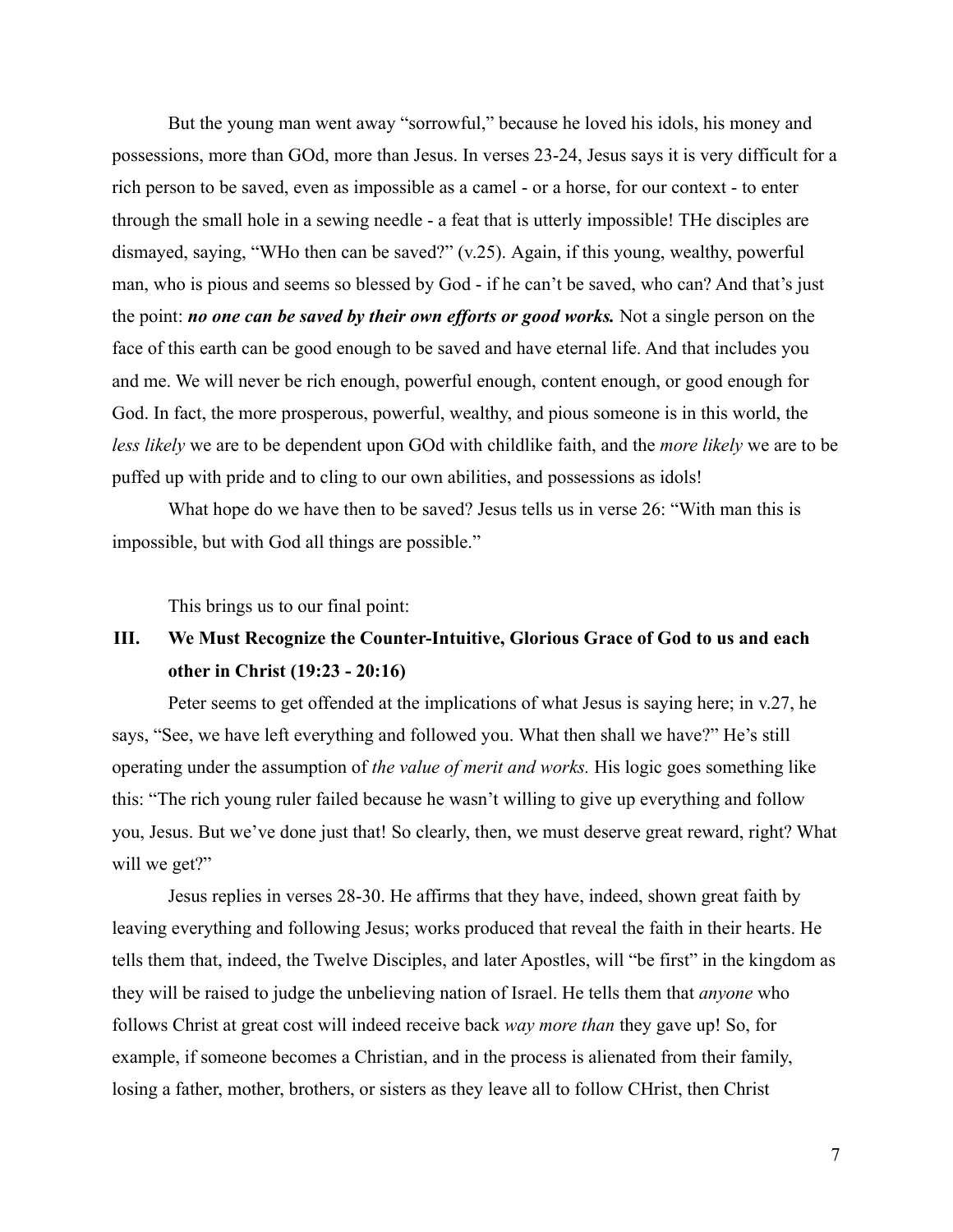promises that in the Church, the people of God, we receive a hundred fathers, mothers, sisters and brothers! But then pulls the rug out from under Peter's logic - these aren't "rewards" that the followers of CHrist earn or deserve, but are God's gracious gifts to His children. And there's a huge difference.

Jesus then illustrates this point with a parable, in chapter 20:1-16.

THere is a "master of a house" - a wealthy landowner - who goes out early in the morning to hire day laborers. A day laborer would not have a steady income or a regular "job." Every day, they would gather in the town square, hoping someone would come and hire them for a day's work, a full day's work being worth about a Denarius. Their entire income was contingent upon getting hired again and again, every single day. And if no jobs came that day, no money did either.

So at the beginning of the day, about 6 am or so, the landowner comes and hires a crew of laborers for the day - we can probably safely assume he hired the strongest, brightest, and most experienced as the first batch. They agree for fair pay and head into the vineyard to work.

But then, at about 9 a.m., the landowner comes back into town and finds many of the day laborers still hanging around, without any work. He said to them, v. 3, "You go into the vineyard too, and whatever is right I will give you." So they went, too. And then at the sixth hour, about noon, he came back and did the same; and again at about 3pm. He came back at the eleventh hour, almost the very end of the work day, and still found workers just standing around, without work and with no hope for pay. He said to them, "Why do you stand here idle all day?' They said to him, 'Because no one has hired us.' He said to them, "You go into the vineyard too." (vv.6-7). Now, if the first batch of workers were the biggest, best, andbrightest, we can probably assume the opposite for the last batch, can't we? Not very strong; not very skilled or experienced; not very good at the job; not even worth a full day's pay. But e hired them, too, with just an hour left in the work day! We're already seeing the generous, gracious heart of this landowner, aren't we?

And so, an hour later when evening came and the workday was done, the day laborers were gathered together; it was pay time. The last workers hired came up first; they only worked one hour, and yet, shockingly, he pays them a full Denarius - a full day's wage, exactly what he offered to those he hired in the first hour! And he does the same for the crews hired in the middle of the day. Now if you're one of the workers hired last, you're overwhelmed with joy and gratitude! THe whole day you were discouraged, aware of your desperate plight, with no work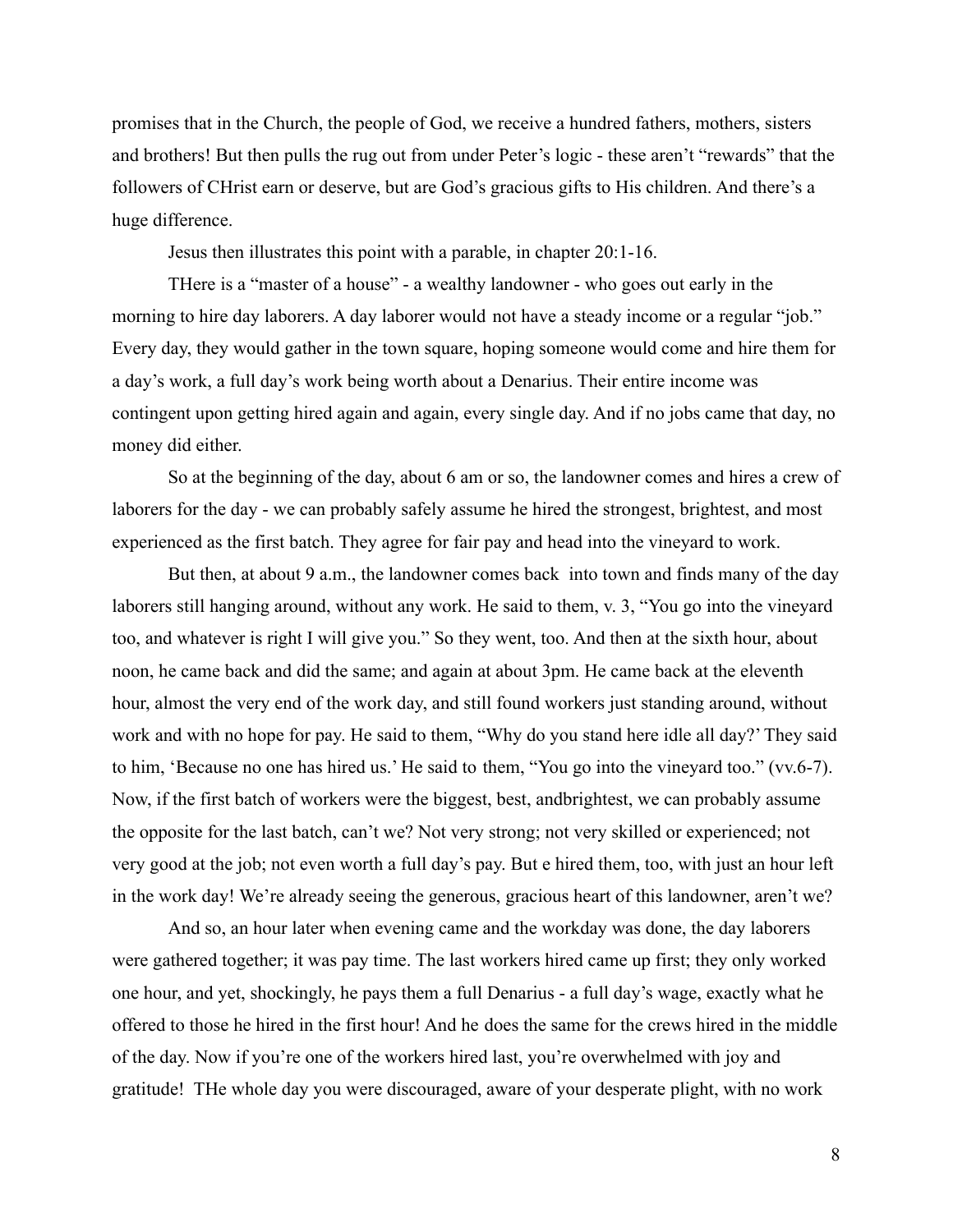and money to bring home. But then, not only did you get a job at the last second - you got a full day's pay for just one hour of work! What incredible generosity and grace!

But now imagine that you're part of that first crew. YOu've been working hard in the sun all day, for about 10-12 hours. If the last crew got a full day's pay, then you're thinking, "Man, this guy sure is generous! I can't wait to see what he's going to give me!" But then, they come up, and they get: *one denarius.* The exact same as those hired last. THey grumble and complain, but the landowner gently replies, in vv.13-16, "Friend, I am doing you no wrong. Did you not agree with me for a denarius? Take what belong to you and go. I choose to give to this last worker as I give to you. Am I not allowed to do what I choose with what belong to me? Or do you begrudge my generosity? So the last will be first, and the first last.'"

God is the just and generous landowner. He is always just - just as the landowner did not rip the first crew off, but paid them exactly what they agreed upon. But he is *incredibly generous and gracious - far more than we can comprehend!* And this is the main point of the parable: GOd's Kingdom doesn't operate the way the world does. The economy of God's kingdom doesn't run on how hard we work, on our efforts, or the value of what we bring to the table. God's Kingdom runs on the currency of *God's incredible grace.* THe landowner wasn't hiring every worker he could and overpaying them because he was a savvy businessman making the highest profit - he was doing so to be as generous and gracious as he could with what he had! And so we see a glimpse into the heart of our gracious, loving Father: *if you want to understand what GOd is all about, what His kingdom is all about, and what the gospel of Christ and the Christian life is all about, look no further: it is all about grace! The unending, counter-intuitive, glorious grace of God towards His people in Christ Jesus!*

We can never do enough good to save ourselves. No, our only hope for salvation and eternal life is grace - glorious grace! - so let us fling ourselves upon God's grace like children who are utterly, desperately aware of their neediness as they depend upon their parents. And let us demonstrate such faith by forsaking all and *following Christ -* living our lives unto Christ, obeying and loving God with our whole hearts! But we do not labor as though we can earn more of God's favor and blessing - we labor as those who know with certainty that our Father is *far more gracious and generous than we can imagine! He loves to give good gifts to His children in abundance!*